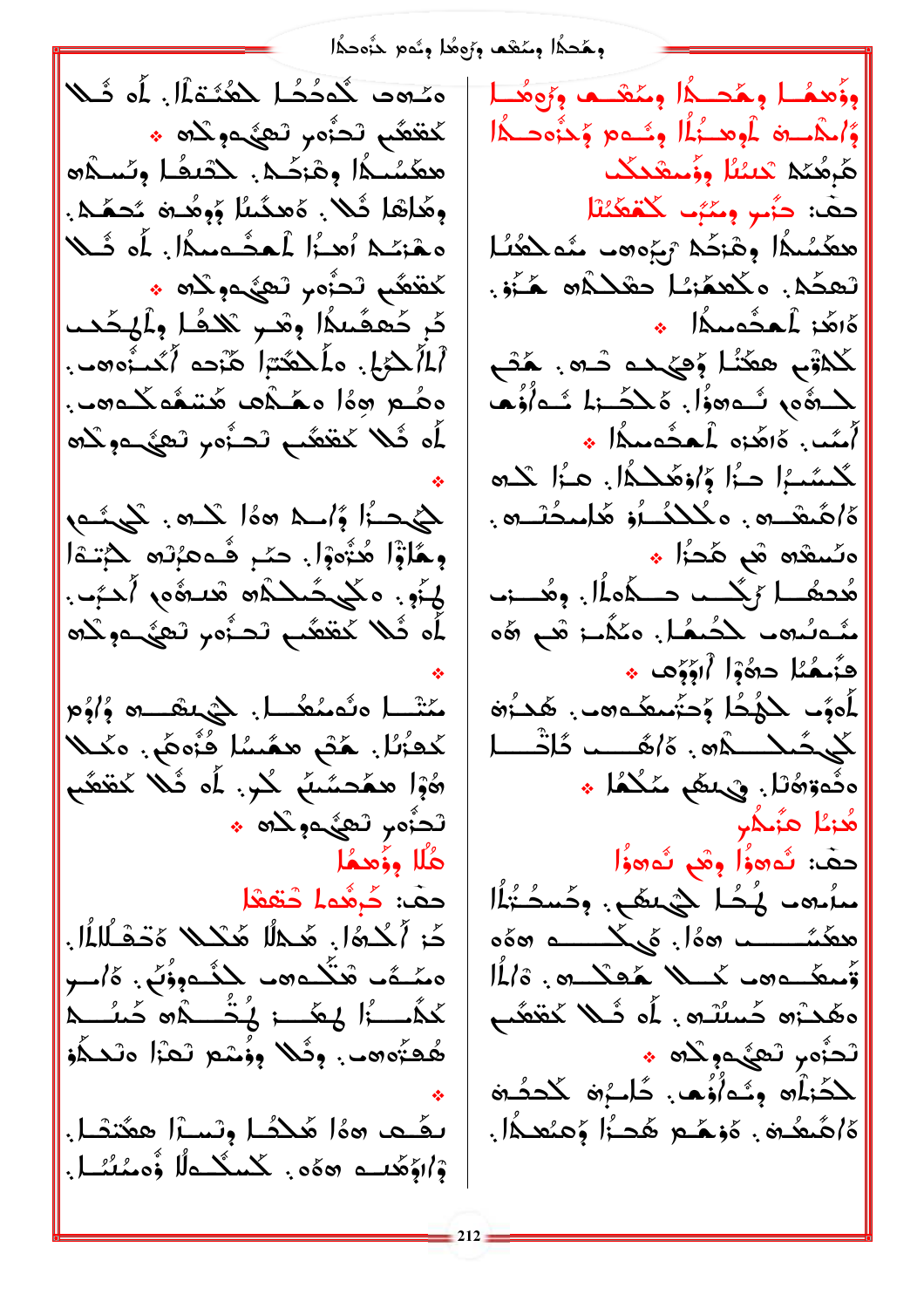وهُدمُّا ومُعْمَد وَوَعُدا وِيُوم حَزْودهُا

هَــِ نُــمِيةُ! وِأَحِنُـاً. مِمْــهُــ وِرُّهِمْــُـم حُثُووُا وِثُلا تَـٰٓتُكُا \* لَىٰ: تَعُلَّا حَقُلُهُ . هَ لَكُلْمُوْمٍ وَمِسْرُه مَدَّف, وِجَز مَعْصَلًا 60, 16مَّد هُتَمَّا كَادَوْكَ وَحَسَنَ مَنْسًا هُوَ . هُجُسًا ا حَقَلُوا وَأَدْوَى مِنْ أَوْجَدَ كَلَمْنَا رَهُو \* أمد هؤا قب وُوقُصا. تحمُّا وِمَتْسَا وْاهِكُوْوْ رُسِّ هُنْتَهْاً. هَاهُسِي هُنَّ لِكْعُزِيْلُهِ ۚ وِيَأْتُبِيًا ﴾ وَوَقَدِهِ الْمُحَتَّ مَحْجَدًا ﴾ أهقُه مِكْتِي رُهِئُها \* هُذِيبًا جَبْ وَوَّبٍ. أَلْمُؤْمِّدُ لَا حَمْلاً وَهُ و لْمَرْحُلِ وُحِجُلِ هُنْسٌ وَصُوحِ الْعِنْجِلِ لِحَمِّي آهُ وَحَزَّم مِنْ الْمُحَمَّلِ الْمُحَمَّلِ لأسعَد معد والمُ أو مكتب: كَبِي حَسْلَهُ هُ مُلا وتحكار حقَّ: «هُ لَاهُ لَمْكُمُ أَهًا هُنَّ لَكَيْ وَالْمُؤْمَنَ وَالْمَسْلَمَ اللَّهُ مِنْ الْمَلْمَنِينَ وَالْمَسْلَمَ لكِهِ وَمَاْلِ هُنُا وُاهِلًا وِتَحِدًا وِقُمِعْدًا أَىهِ هِهُمْ كَلُّوهُ هُوَهُمْ أَهْلًا وِتَحِمْدُ ەتكككى ئېگىگىلى ھىمتى كلى هُرِبُدِهِ مَمْلَهِ فُنُهِ هُمْ \* هُنُّا وُاُ هُ هُ هُ هُ مُسْد هُ عَبْدِ اللَّهُ . وِلًا نَعِكْكُمْ هَءًا. وُ} هُ دُه هُوهُما. وَهُ بِاهْكُمْ وَالْمُكُمْ لَحُمْلُوا وَالْمُحَمَّدُ وَالْمُحَمَّدُ وَالْمُحَمَّدَةِ وَالْمُحَمَّدَة وَّههُ المُعَدَّا حَمَّتَهُهُ وَالْمُتَّمَّمُ هَذَا هُمْ هُتُوَهُدُوهِ وَاهُدْ كُلِّ هُدَهَمًا \* كُنُّه لَٰهُ وهُن كُنفُوت

هُمِدًا لَمَعْ يَحِدُا وَحَكَمِ هَٰاتًا تُزْلَ هُ/هِمْهِ لِمُنْعَمُا دُرُمُا \* إِسْرَبْلَ. حقَّ: كَجَرُّوحِهُ احَبَّسَهُ جيء هُرجرُ السُّموْجُل. حُجْجه 300 تَتَعُـا. حُوصُـا ولُومَِـدُا. كَحَــز لْهُدًا وْٱلْمَا. هْٱهْم تْنَسّْهُمْلُ مّْتُفْعَ سَّةَحُكُمْ. وهُورة كَلَّهُ لَمَّضَمْعٍ هُمِ ئىلا پىر الَّهُمَّا وَوَّوَهُمْ وَالْجَمْعَ مِنْ مَنْ الْمَرْكَبَةِ مِنْ مِنْ مِنْ مِنْ مِنْ مِنْ وُٱوْمِ كَعَزَّنَا. وقَبِ وَوَهُما كَشَرًا. وُٱحْدَهَ لَسْلَا لِّلْوَكُلَّ. وِنْعَزُّوهَا خَفَّ أَبُعُلُ. ۞و۞ هُوصِمُلْ كَعُكُومَة ۞ |ضُذُماُ| وهُزم مُحفَّدت مَّــرِ وۡــــرٖ وُہۦُــا حَـــدُا وِهُـٰٓةَهَــا هــُلا هُدُوْدًا. وَٱكْمُعْدَمَ هُعْشًا مُنْهَا دَوْدِي الْمُكْلِمُ كَلِّدِهِ وَمَـدًا. أَهْ رَبِّ هُنُّا وِنَست هَهُه وَّسْعَده، وَهُنَّهُ وِيَاهُمِدِهِ وَاحِدٍ هُوَ يَحْدَرْا لَحَدُوا يُبِحُدِيُّا وِجْبِهِ أَيْحُدُّا \* ِ هُوجِسُا لُاهِيُا وُ/هُبِ جُاجَّا وُقِعِكْسُيَا. ەُحَمَّرِ شَكْلُهِ مُهِدَ شُدُوؤُكُمْ لَحْشَلًا وَهِمَنْكُمْسِي. وُهْشَار كَتْخُلّا وَمِسْتَهْ هُدَمَ: هُمثَلَا وَمدُا. أَهُم حَمْدَ وَه ەۆِكَ ھَرْھَ كُر لْمَحُمْسَلًا ﴾ |مكُنُّنًا وكَلَّمًا حقَّ: كُمْ هُنُمْ وَلَحْدًا ھَمْھِ 1ہُ/ کَسْلُاہ ِ. ھمَسُل ھُلاَکُم أَدُّمَا. كَلَّهُ عَعَّمْلَا. وِمَحَْكُمَا 20\$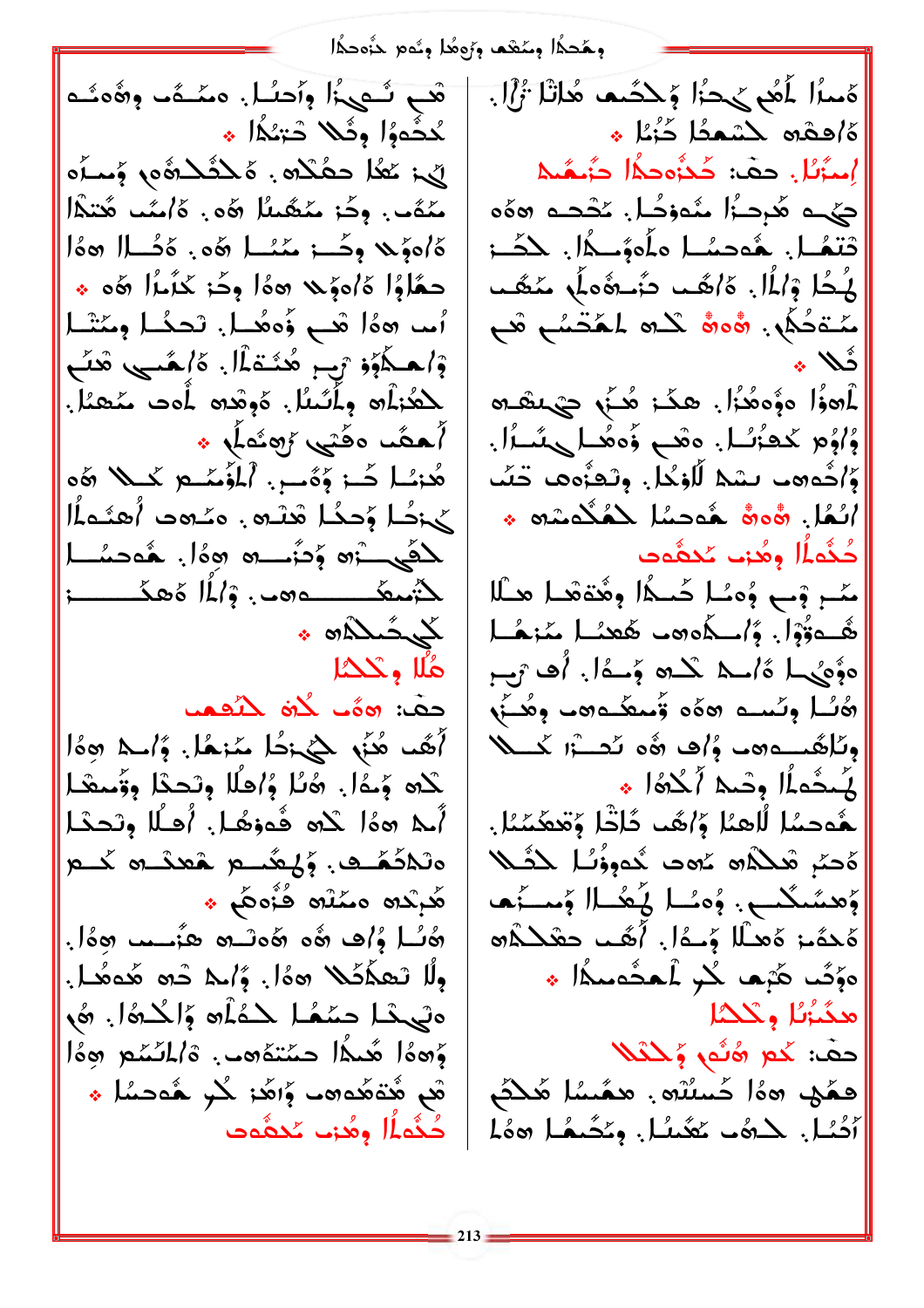وهُددًا ومُعْمَد ورُوهُا وِمُوم حزَّودهُا

كتفعَّم المود دو الله عليه المستوى المستوى كتئىگە ئەسەر. ئىلگتىدا ئىسى كالأزم أله بنما أحكمه و لْكَعِنَّمَسْلَ أَنْكُرُهُ لِ ذَكَٰلٍ أَمَّت سَوْءٍ لَا تَكْتُرُو بِهِ وَأَرْهَبَ حَكَمَتُكُمْ مَسْتَمَرٍ وَسَلَمَتُكُمْ مِنْ مَسْتَمَرٍ هسَّىلًا وشَّدْ أُوُمْ ﴾ حقَّ: جَزَا وَجَزَا حَعَّزَجَجًا حيديًا وَإِسلامِ مِنْ أَحْدِهِ كَمِيشُمْ. ەُحثىم ھِثُوۋَا غُعَّز ھەُل. ھِفُومُرُنَّا وَلِلْكُ رُهُ مِنْهُ مِنْ مِنْ الْمُؤَلِّلَ مَحْلَكُمْ مِنْ مَنْ الْمَرْكَبَ كَسْتَطِيبُ مِحْزِئُمِيلِ مِنْ أَسْلَمُوهَمْ ەللگىنگىشى ، كَهِ تَوَهُوا ۚ لَكُنْتُنَا ۚ وِهُعَنَا ﴾ وَهُعَنَا وَهُمَا وَهُمْ تَعْلَمُ الْمَوْهِ مُنْهَا. هَكْوَيْهَا هِكَمْسَ أَوْلَى هَمْ وَلَى مَا مِنْ مِنْ مِنْ الْمُدَّعْدِهِ مِنْ الْمَدْرَةُ وَلَى مِنْ الْمَرْكَةِ وَلَى م وَأَحْسَسُهِ . هَدَّرْتُمَا إِسْمِ أَمْسَكُوهِ ەلملكىنىڭلىشى ، مُهد مُه لهُما لَاهِمُ; مُ الله عَكْمَةُ وَّحَــٰ يُجْحَـلَ. يَكْحَنَّحْنُــدُّا لِمُّوَت أَهَدَ . وألحمه تسحقا كلصه أسو ورُجْمكم. هضَرْطًا يَهِمْ أَسْلَاهِ هَ لِلْمُلْكَفِلَاهُم حبلًا وْمِسًا وَهِجْسُمِيْكُمْ وَلَوْنَ وَاهْتِهِمْ كْحِفّْىعِكْلَ. هَٰ حَكْكُنُوْ لِمُوت وُسِعْتِهِ . هُم هَٰدُا هُ; و )هُ هُ ) هُ هُ و و عَدْدُ ا Jui Johor d'Aldelding مسأا حُزُّه صُلَّ وَالْعَفَيْكُمْ وَالْمُحَسَّبُ خَسمُمَاً. ەَلِثَى ەُسْمُتْ كُلِّ ھَعُلْ.

حكمہ میں كم اللہ من اللہ حسن اللہ وَهُتَمَكْتُ وَمَا الْمَحْمَدِ الْمَكْسَمَةِ ﴾ . (200 كب مُحبَّل وتمَّت كَعْدِهِ كِتَلَا لُےؤُفُو . ہِ مُّقْعَدا وِہُنَا ۖ كَعُّفْقَد إِسْتُرَا لَا وُتَعَبَّ 700 . هَلَا أَحْكَاهِكُمْ وَ«هَ) مَحَرُّا لِحَقَّوْهُ وَهُمُّا \* وَهُنَا وُهِنَا كُمْ مَمْعٍ فَيَهْمَا هِنُمْسِت هِهُمْ كَحْشُوبِ وِتَحْكُمْلَ دْهِ حَتَّىهُمْ إمثر المستكل المسلم الله والمستنبذة ممُنشَر أَسْدِ كُنْ وَسَدًا حَقَّمٍ تَكْتَبَ إِلَى أَوْ لَا وَتَسَبَّدُوا أُفْ لَا وتعقلا هألم وَّبعُثَلا \* وَإِجْرًا تَنسُلُ وِوَمِيقَنِكُمْ حقَّ: حَتَّمَعَّبِ هُزَمَ هَيْتَنَالَ هُه وُحعُلْهُ مُ أُهُّبٌ. لَّالَــــامَاْ وُوِهُـــة ذُوْلَ هؤا ، وَحِدِّ مِنْ هؤا وْوِئْسِيلَ. وُسْكُرْهُ مِنْ كُمْ هُدْؤُمِكُنْ \* هُه وُحِسْدَدُه وُحُـب. كَــهُه جُـنَكُــا  $160$   $-615$ .  $-2$   $-617$ ة/مكع. حَقَّةهُما تَعْمُلْ وَحِنَّصْهُ م أَبِي وَاهَٰذِا لَكُمْ لِمُتَعَالِ هَكُمْ لَيُمِيز أىك كُبِ أُهَٰذِ إِنَهِ ، هُ هِكْسِهِ هِهُهِ اتَكْلَدُهَا وَهُمَا لَمُعَلَّمَةً مِنَّا مِنْ الْمَسْرَةِ هَمْهَاهُ . وَتَكْتَبَهُمْ أَسْتَرَى مِنْ هَالِمَجْمَعَ قب لمُعْدَاهَاهُورٍ. هُعْمَّتْدَا حَسَرِ هَكُلُهِ . بِمُعْجَم هِهُم خُمْوِزُنَا \*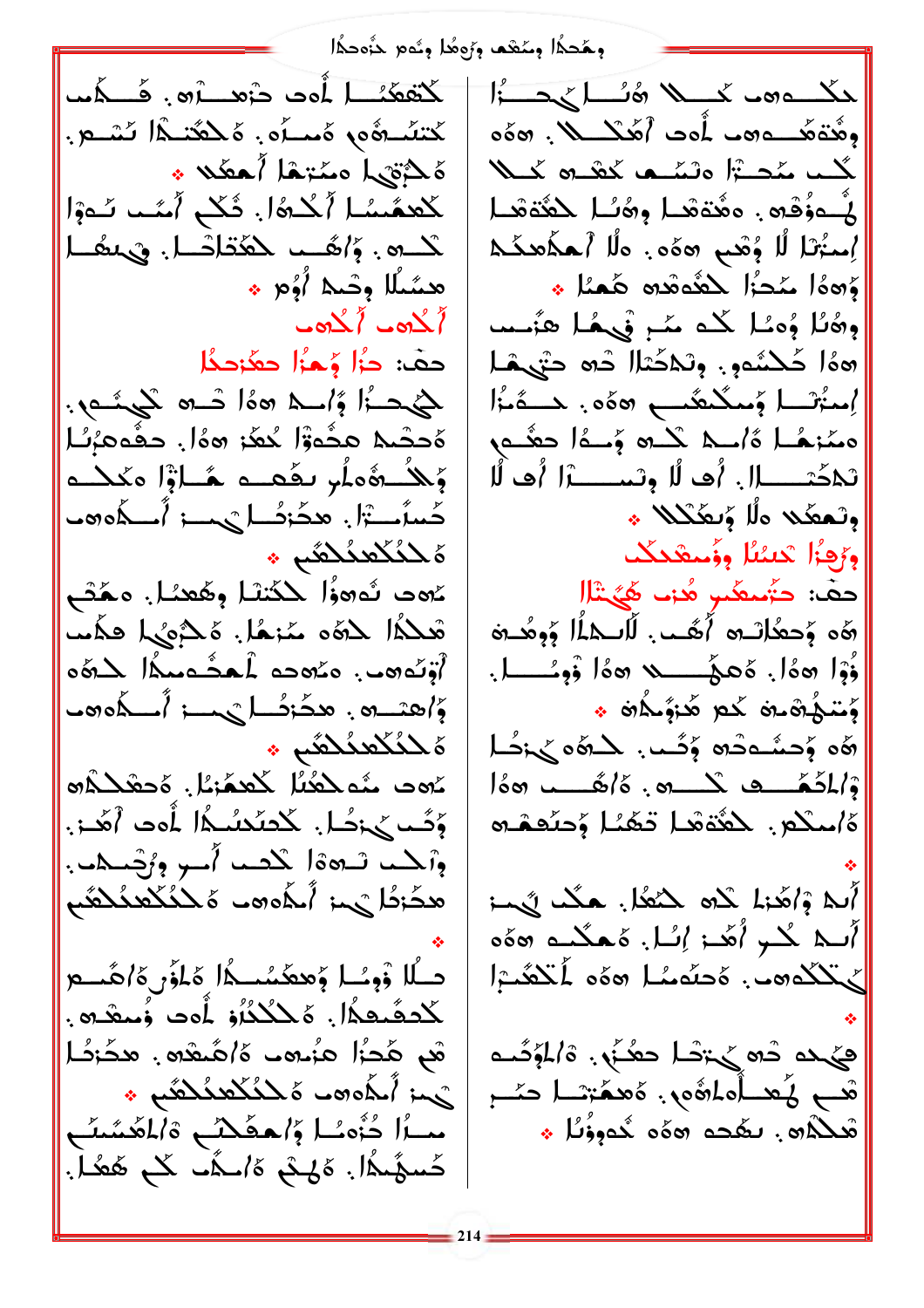وهَّددًا ومَنْعْم ورُوهُا وِمُوم حزَّودهُا

ەدە أمكە كمىدُبُّكْ. ھدَرْدُا يْهَدَ هُهَٰنِدَـُـهِ مِن دَهِمُا مُـمِّـمٍ وَهَاتِهَــا مِهَا أىكاه0 كَ كَتْكَعْتْكْتْبْ \* دە ئەككىر بەھ ثَمَّةُ أُوُّهَا وَّهُ وَّمَسْهَا فَشَمْعَهُمْ ۖ إِنْ الْمَدْوِيمْ الْمُتَوَارِي حق: هُيْمٍ لَمْ هُنْمًا وَحِكْـ زِلْمَ دَّاحُــا سُــه كُـرَه . مِكْنِـحُــا حَمُّمَكُمُ الْهَنَّى 300 كُلُّهِ. كَيْحَنُّا هِهُمْ ذَلِكُتْمَا. حَكُمْ هُتَسْمٍ. وَٱلْمَلَا ەھْكساْ، ھكْزْكْسا ئىسىز أَسىلاھە وَّاسِمْ مِهْمَا دَسِيمَ مِسْمِهِ. وَحَصَّــِهِ |ەللگلانگىم ھ هَشُـُـهُواْ يُحَكَّــز 30\$. كَــرِ أَلَما هُـــرُ30  $\cdot$   $\circ$   $\circ$   $\circ$ معَمَّا مْمَآتِ حفَ: هَمْنُنْا هُودسُا أَهْبَمِ هذَا وَحَا وَاهَ: حَقَومِ فَقَا إِنَّا هُ: لَا الصَّصَّبِ. هُعِمَّ كَلَّهِ كَلِّمَا ى أَل ذُكُرا وْلَمْكَاوُوْ. هُمْ تَحَكَّلْ رَبِّ يْ بِمَعْمِ . هَ مَسْكُنْ هُ أَمْ أَلْوَيْحَا وُسِنَّةً هُوَ . ەُبْقُتْ ەڭلاشەھُدا ھُنْزُھ وِئْلاً لَهُ \* ەكّىر ، ھۇ كْشَىلا إنْسْمَا ھَاتْقَالَ ھۇا. هُم هنُعدَاً وِيُدووُنَده » فَزْمِدٍ لِمَانَـْدِهِ حَفَكْـْهِ مُـُهُومٍ. وضُـلا ِكْحِبُرْهَ وُاوْهُكِـدُا أَمِّيَـبٍ. هَكْـدُوْ وَّاسِيا هوَّا كُنْ هُوَهُنْسَا. هِمَّشْرَا ؤسعْده أَهُدم. مكهكْدُا حُـزا خَهُ/ُوُهِ . أَحَبُّ شَي فَكَّرَا وِهَٰدِلًا ﴾ وَسَاءُدہ الْمَأَلَّٰفُ \* ەكْمِ مْسَأَهْ أَلَمَّا وَجْحَكَمِ هَارْ. هَمَّسُل للآصد قبئ وه حسَّوته لملا لعنَّا. ثَنِعُلُمْ وَٱلْمُرِيَّحَةِ ﴾ وَمُنْقَدِدٍ شَيْءٌ شَكْرُهُ مِ ة/هُــدًا وَسعُــدَ» لِـــزَوِ. هاه ةَ أَهَّذَهَ . حَنَّى لَهُكُمْ وَهِكَّرْ كَعْدُهِ \* أَعْمَلْهُمْ مَحْقَدُهُ . مِلْدَّدُمِدَا لكعقهه أهنأا \* لِحَمْنُبِ حَتَمَــةَا حَكَتِهُــدًا. هُالْمَبِ ْدَىٰ؎ دىئەھكا اُلْمَا وِلْھۇا. فْزُەھَــمْ تن موجود من الله على الله على الله على الله على الله على الله على الله على الله على الله على الله عل ەُ مىڭلار ئىلگتىۋە . مەشى ھۇگىمەت هــُو دْتْعُــا هكَــٰ: وِلْاَـــُرَا وِكَحُـمُــا فَعَلَى 10\$. دَثَةَوُتَا مَتَفَعَّا ٱلْمَكْلُمُ دُّتْمُكُلُّ \* هُلًا وَرَجْزًا حف: ݣَكْمْنُوهُا وهَيْعُلْهَاْ وَحُبِّخُتُنَا وَيَسْبِطْ وِيْفَوْءُوهَا فِي حَجْمَيْطِ أَهُـٰهُا وِؤَهنـُـا 1،6%. هَـٰذُكُـُاوْ هـُزَا مَّسَّمًا خَلَفُوسًا. وَفَــرَّبِ أَنَّــهِ هَــمِ هُ/هَيع. هَم هَجُرُا جُلَاءِ وَهِنَبٍ \* هَجْهُ حَمِيدِهِ أَنْ كُمْسَرْهُ أَ وَهِجَمْسِيز هُوصُل كُله وِمُهِ مَا فَيْ أَيْهِ مَ ەُوھْـــدە دُھُـــا وِڤُەزەھُنُــا. لىكـــو فُــوهُوهِ , وَ/وَيَــوُلاْ هُنُّومُــولًا و بَمُحَكَّدَيُّومَ ۖ جُهْجَزًا ۖ وُتُبَاتِكا ۚ. بَهْـز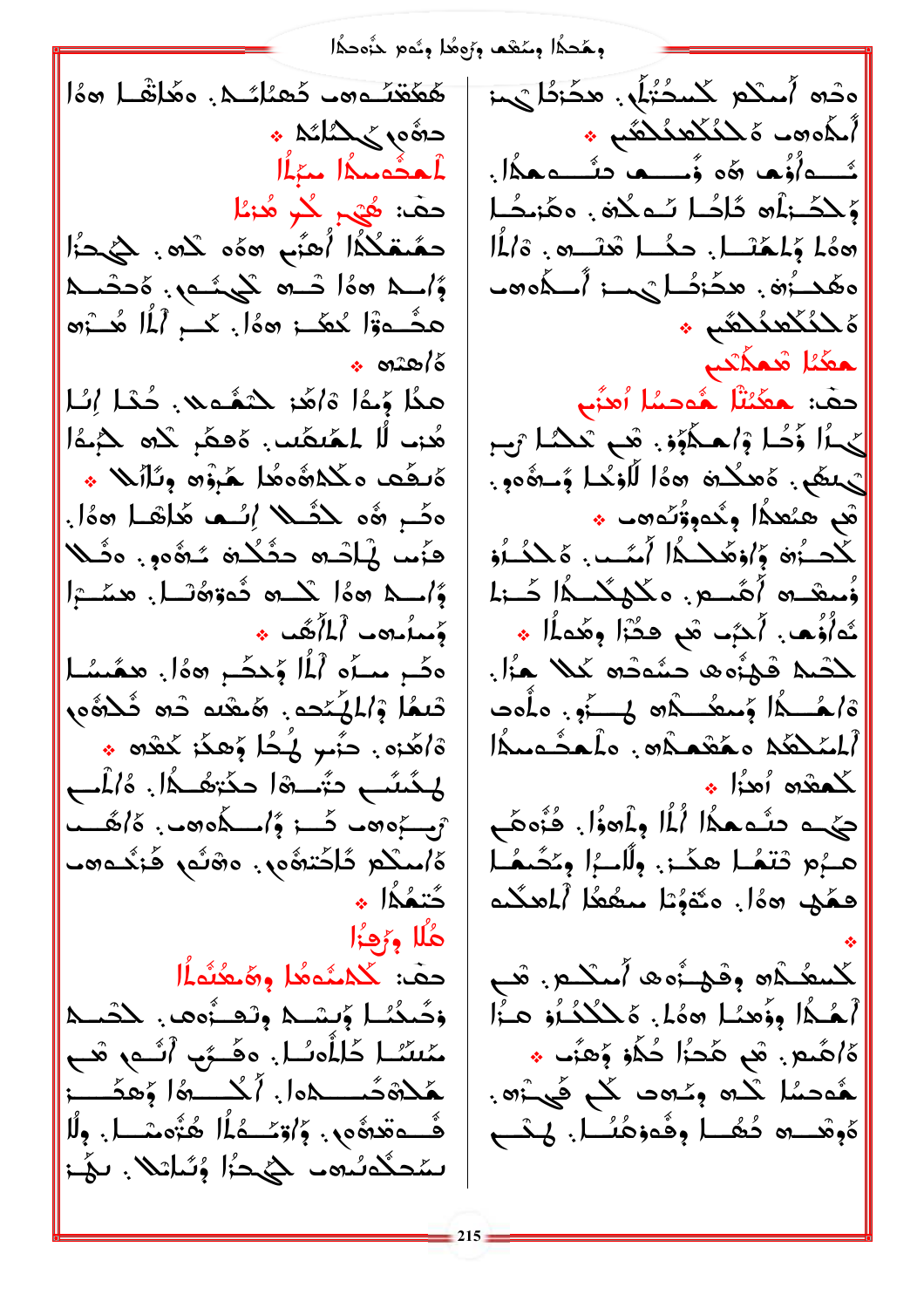وهُددًا ومُعْمَد ورُوهُا وِدُوم حَزْودهُا

كُنْمَلُّا وهُزم مُحفَّدت أهد: لَّاسِكْلًا هَٰا هُنْكُمْتِ أَسْمَتْ شَبِي ضُموْهُتَصَاءِ وَهُنَيْرًا حَذَّاهُ أَوْ وَجَعَتْنَا ەقھۇسەن ۆدقىقىل ھەل. ەدىئەت أَسْطَأَا رُبِّكْمَا رُوْ 1هُ أَهْ أَوْكُمَا شُكْتُو. وَحقَىفُــا ھەُ احتَّى ـــزا رُبْحَقَـــا وَهِنَّمِهُم<sup>اً</sup> \* لْحَدٍ لِمَحْدَمِيكُمْ أَهْلَا وِوَّسِعْدَ وْإِحِكْرَوْ كُبِ. وبُلْقَــا دُاتْــا أُه ثُووّهُنَــا وٌهشَنگـه)ٌ. ۦڵؙ٥ۅٜٞٮ ڵٲڞٞـڡڔۥۅٜػ٥ڞؙـڔ وْحِسُطْ مِيكْدِ مُجْتَدَانِ وَجَدْءُومِياً هُومِهُــا وِرُهُ أَيـــرَهُ كَيْـــرٍ كُنـــرٍ أهدُه ممارك و وَالْحَمْعُبُ حقَّ: وُسَهْلَ لَا تَسَهْلَ ثَلِقُومٍ وَٱلْهُمْ هُمَا يَكْتَبَ هَقَلَهُمْ أَتْقَــدُاْلِ أَهْــزُا هُهْمُــدًا. وَهْــْرَمْ لَلْ أُهلؤُوب هُجْرُهُا وْٱلْمَا فُزُوهُمْ لَافْحُلْ. حقتقًا وِهَٰزِيُّمِيُّهِ . مِنْمَكْفُنَّا عُلِمَت ىڭد. ۋەۋ چىتىقىل وپُيچىملُر ھَىلُو ∑ هُذ*نا ∻* هُدا فَيُحِيبِ 30\$ هُلّا. وِهُنكَمْ هُوهُنكُلْ. كَرِ هُتْكُمْ قَوَّى كُلُّهُ. كُلُّلاً هُـهِلُّه لحَعُّنَـٰاً. وَلِحُـُّـهِ لَمَـٰحِ 20 مَـٰحَمَّـ مُـنِى. فُزْهِقْهِ وِحُكْمُا لَّا هُـأَلَمْ أُمـب كُحُـأَوْ وَمعكُوبٍ وَأَدَوَّةٌ حَزَّىبٍ وَكِزًا ۚ وَأَهَدَ لَكَذُرُو أا حدَّ: \* كُنُه لُم هُذب مُحقَّدت

لْحَدّْبِلَا حُرِيْكُمْو. هُمْ هَزْهْلُ وَهْمِ شتِنْنَا. ۞ هُم ثُلا نَصْنُمِ \* أَبِي هُذَهِ مُدَوْ خَعِيَّيْتُكُمْتُ وَسَهَّيْتُ عَنْهُم النَّالِ مَبَّدَ الله بِهِلْمَرَةِ الصَّرْفَةَ أَلَيْهَ هِ. هُرْشُمْ رَبِّ أَهْقُلًا. هَ/وَهُـه كُــد هُهُقْتُسُــرُهُوبِ. هُومِيْـا هُذُـــ; ەڭلىم ئەھ ئۇۋۇسا. ھەقىم ئېر أَهْلَا لِمُكُلٌّ. وَٱلْكُلْ كُلُّو هَيْنَ الْمُحَمَّدُ هُقَعَمُنْــا. هُوِهُــتْو گُـــو تُنْفَــد لُدووُّتْ). حشَّدَدُه وَّاصُّا بُكْدُونٍ. ەكرېڭىمال وھى ۇيىلىرلىر ھ مىھىل لَّكَ مَّتَوَكَّبَ ﴾ إمبَّرُبُل. حقَّ: هُوهُنُل كَبِ أَاوَكَبِ 50\$ هُــَ بِ لِكَمِــدَّةٍ وهَعْدُو، هَعْدُهْ لْمَادْ مَكْهُمْاً. معَّنَـٰهُ شَهْسُعتُـا. ثَــِ أَهـٰأَا هَاءُ أألمسه أهدى وسيشوه لمستفاه هَزَسِعُنَا هَـمَحَم مَـتَوَجَّالِ هُـمَـكُـمَـ هُمسُلُ وُممُنْـل مَكْـدْ رَبِّءُ٥٥بَ كَعْصَمْسَةُ مِنْ دَوْيَةً وَحَسَنُوْمَا وَ وَوَهُمْ ا  $\ast$  800  $\ast$  200 لَه موزًا لِمَوْدٍ وَوَجِبًا هُدَّبِ أَهْلَهُمْ أَهْلَ مَكَهُمَا . حَعَقَ مُحَدًّا إِنَّا . حَسَنَّوَدًا همْسُلْ هُدْهُوْ لَكْبٍ. أَرْكُبْتِ أَصْلَبْ ثُلا هُا وِهَٰنا إِنّا. وَٱلْلا أَهِمْوِس لمُصْدِدْهِ وِبْيُسُمْلِ. هُلِكُسْلُهِ وِهْعِنُوْمِ أَالْحَلْبِ وُهِنُو لَمُعُمَّ هِـزَا. سُآل كُمْ هُمْهُشْلًا كُمْ هُدْم et de de de de de de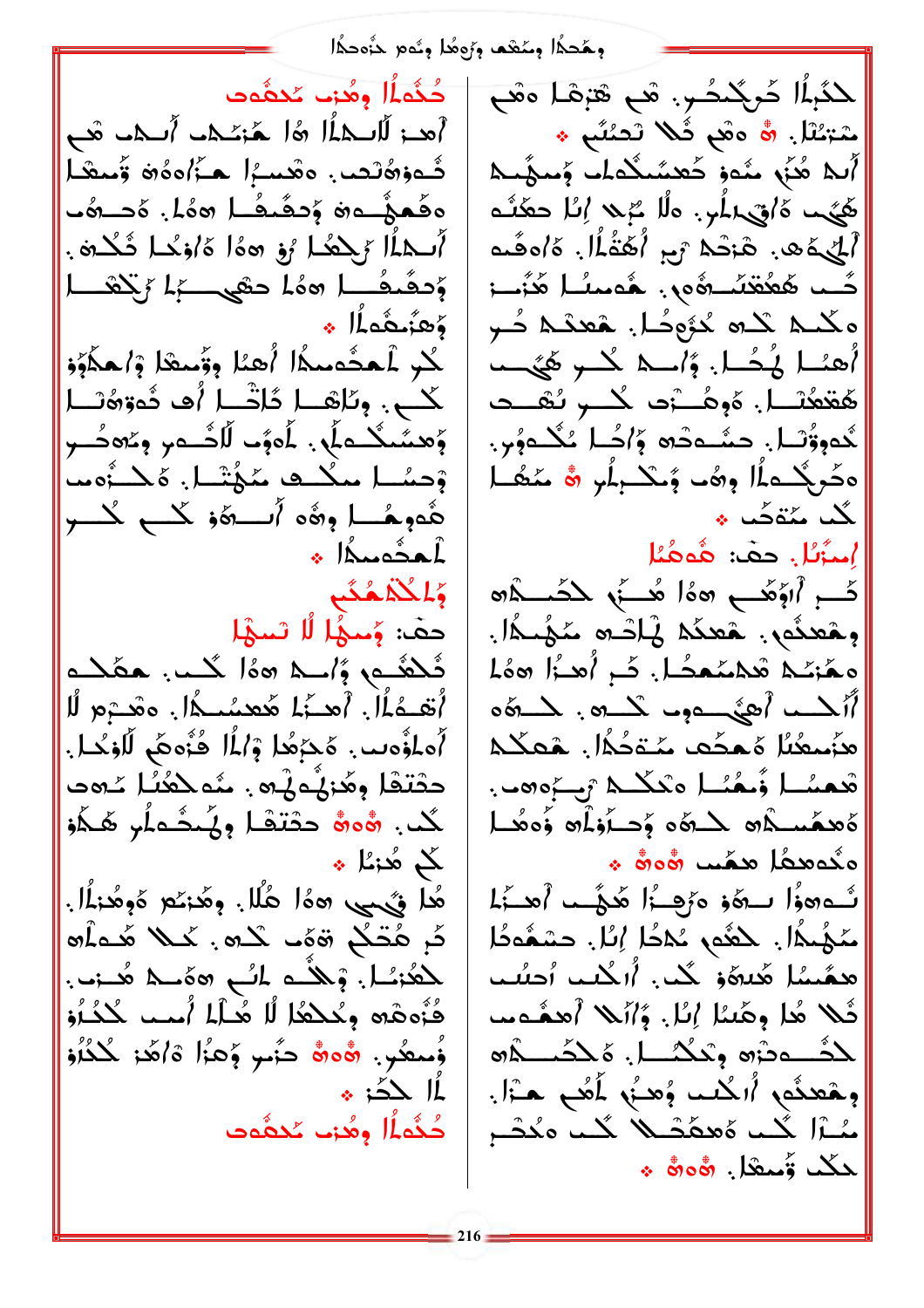وهُحمًا ومُعْقَد وَرُوهُا وِيُوم حَزْوجَهُ!

أُونَــْـب وَّٰىـْتَـٰـا وِيُّـِدُّــٰہِ]ٰبِ. كَـــٰلا هُزْكُمْ مُنْشَا. وَيُحْسَلُ حَمَّهُا كَحَلَّا لَمْوَكُوبِ مَصَّالًا هَنُو فُوهُنُا مِعْشُور كْدَتُوهَا حُسسُنِ وأَوْهُا كَدَّقْنَا دَهُندُه أَمْ، أَهُنتُم نَفسُلَا دَهُنتُس. ھسًىلًا جَنَّوْ خَرْفُكُو \* هُعْبِ هُـ; ``تَعَضُّا وِهُتَّا. مَكَّزُو مَّمَـــــلًا وَهمَّتَـــــلَّا. هَد تَحفُـــدلَّا كَوّْكُمْهِ ، هَوۡكُمُ هَٰدَ ۚرَا وِلًا هُءمُمَا . هَعْمَا خَرْهُمْ وَهِزْقَهْمِ إِلَى مِنْهَا وَالْكُمْ دَ حَمْدَهُ أَلْ. هُنْع هُدن لِمُلْإِيما وهُنْدْتَ أَ. ەڭگۈ بۆي بۇ ھُلل ەھم ئىلا قەھُم ٱهثُمسكُا. أَهْمَى كُبِرِ حثَكْثَرُبُبِ وأحتمُنًى حفَّ: لَهُكْثُما وُوهُل كَحُّەن حِعْكُل لَّاسكلُّا مِنْدَسُـكُا وِرَّا مُحَّــ; تَعُــم بْ. تَعصَّــه حُـــهْوْهِ حَـــر هُدْا. وِحُسُلا ثَتَمْا هُمْفُىغَا. هُـزب كَرْ وَمَسِ وَسِعْدِكْتِ. كَرْلَمَا كَتْعَائِكَ هَداوُحزًا. هَي حُيمًا وِهُنُاا لِلنُعْمِلَا \* كُبِّ فُنُوهَبٍ. حَلَّوْمُمُكُمْ وَٰٓوْا وَوَّا. تُعفُّوه لمُوَّى تَعطَّىلُ. هُحكَّدَهُ هُلُّ هقَىقَى «ەَهْ. حَذَّاتْسُكُا وَّكُـەمُكُا. ؤَسِعْدَكُمْ خَزْ وُهُبْرٍ. وَٱللهُ ۞ أُهْدَأَ هَعَنْنُا ݣْلَاهُ ا وَهُ أَوْ حَرْبُهُا ﴾ كُثْمَاْل وهُزم كُكْم حِمْمِ أَهْشُمْلُهِ ۖ لَمِكْمِكُمْ لَا تَهِ ذَلِكَ أَهَـ أَلْمَحْكَمْ. هَجِّرَه هَاؤُا هَالمَّحْ فَيْءَةَ وَالْمَنْكُلا هَ أَلْ مَكْتَنَدْمَا أَ 160 أُجِئْنُــا وُهِقَىعُــا 160. أُف كُمِكْنَدُا 1،0% مُدَكْفُنَا وَحَسَّمَا  $\cdot$   $L^2$  or ـمُّەحسُــا لَّاصُــا وِـمَّــَرْو لَكَحــْرَه رَبِــرِ وَدَّسَةَ بِ وَهْيَ إِلَّا لَكَمَ أَوْ إِلَيْهِ أَ ەُ مىڭھ كىسكتۇلى. ئاەۋب بازەمئىل وِمَمْ أَوْ لَاهِـدْهِ مْبَ هُــُّوَوْلَ. وتَعَمَّـل ثَكَمْ حثَلًا تَبُتُم هُءحسًا كَعفُ وقثيره وتمفعل حقَّا: فَلَمْتَ لَكُمْ لَمُؤَكَّدَهُ وَمَثَّلُوا ثَةُوُسًا يُتْكَفَّب هُـهِـهُمْلَ. كَـرِ مِــرَه للكعنا وُسِيرًا شُوهورًا. هيزًاوة هب هؤه ةهكالكب كم هو. وَاحَصَب أَلْمَكْمُمْسِدٍ كَتْنَفْسِرٍ. ةَاهَدْ: كَمَدُّوهِ) المُدْلِمَ الْكَرِهِ مِنْ الرَّحِهِ الامِقْةِ، مْعِ وْهِڤُه. هِكْمُ كُمْدْ *كْمْلا* كَتْتَمْبْ. \* أَمْعَمِيهِمْ مُسْلَمِهِ نُورُواْ \* وَّد لِمُعوَّلُ وَهِكَرْ هُنَّى. وَهُم كَسْعَد الْكُوزُا كِيْءٍ هُرِجْزًا. وُهكُكُمْ هْلِيُوْمِ مَعمُا كَلْقَا. هُ/كَكُمْ هُمْكُمْ لَمَاٰوَّاً. مَكْلًا تُفْلَأُ لَمُوْبٍ حَنُسٍ هُوَ. ەھّحكا ؤُحُـا ىكَــلا قىلــۋەل. ھُــا وَمسسدٌه عُرُوهُمْ فَيَمْسِد أَهْزَسِبِ \* Krózal كُنُماُل وهُزم أُقْزَمِ